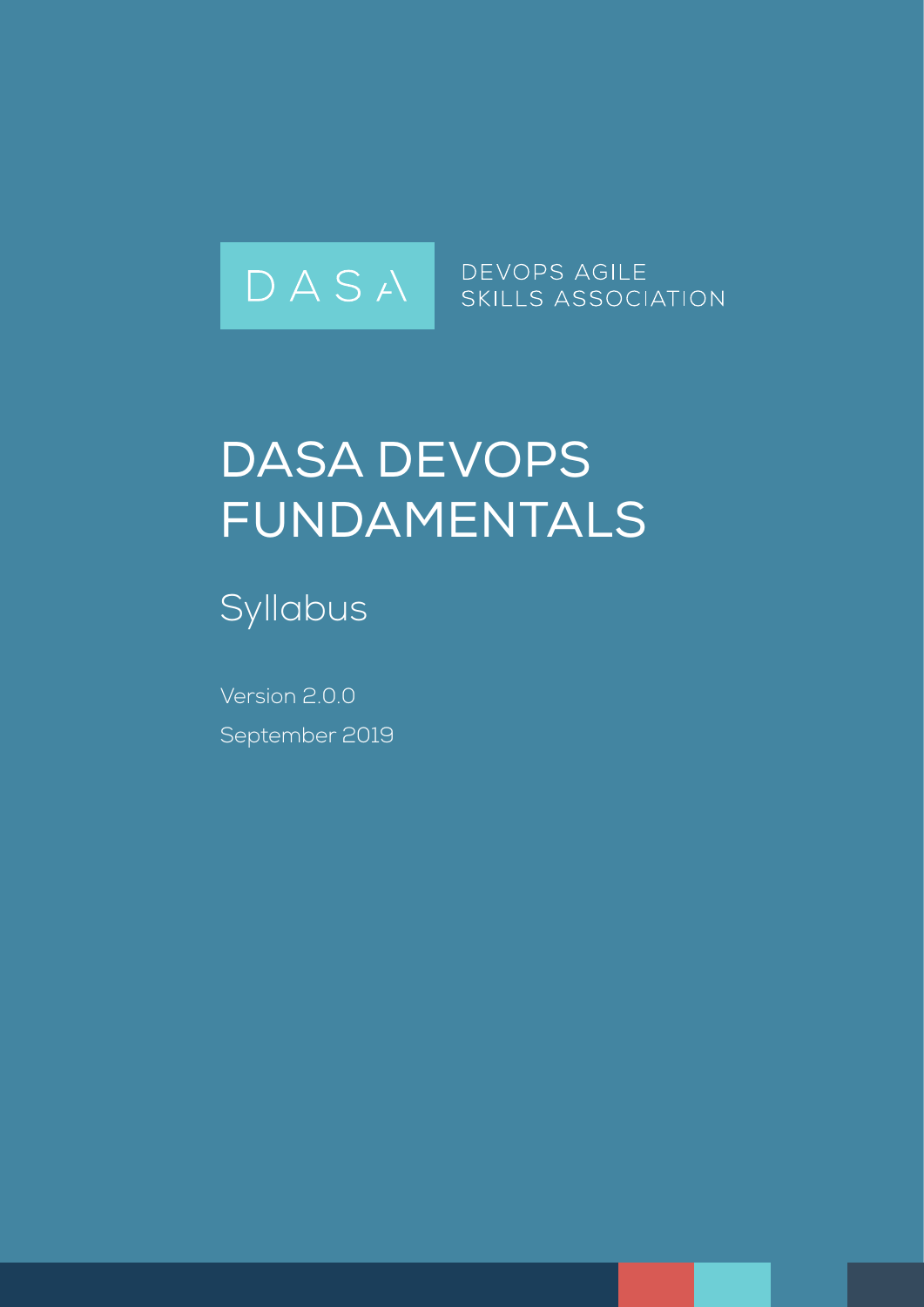

DEVOPS AGILE<br>SKILLS ASSOCIATION

| <b>RELEASE</b> | <b>VERSION</b> | <b>DATE</b>    |
|----------------|----------------|----------------|
| Previous       | 1.0.4          | January 2019   |
| Current        | 2.0.0          | September 2019 |
| <b>Next</b>    | TBD            | <b>TBD</b>     |

### Scope and Purpose of this Document

The purpose of this document is to inform all parties interested in the DASA DevOps Fundamentals course of the areas covered in the course.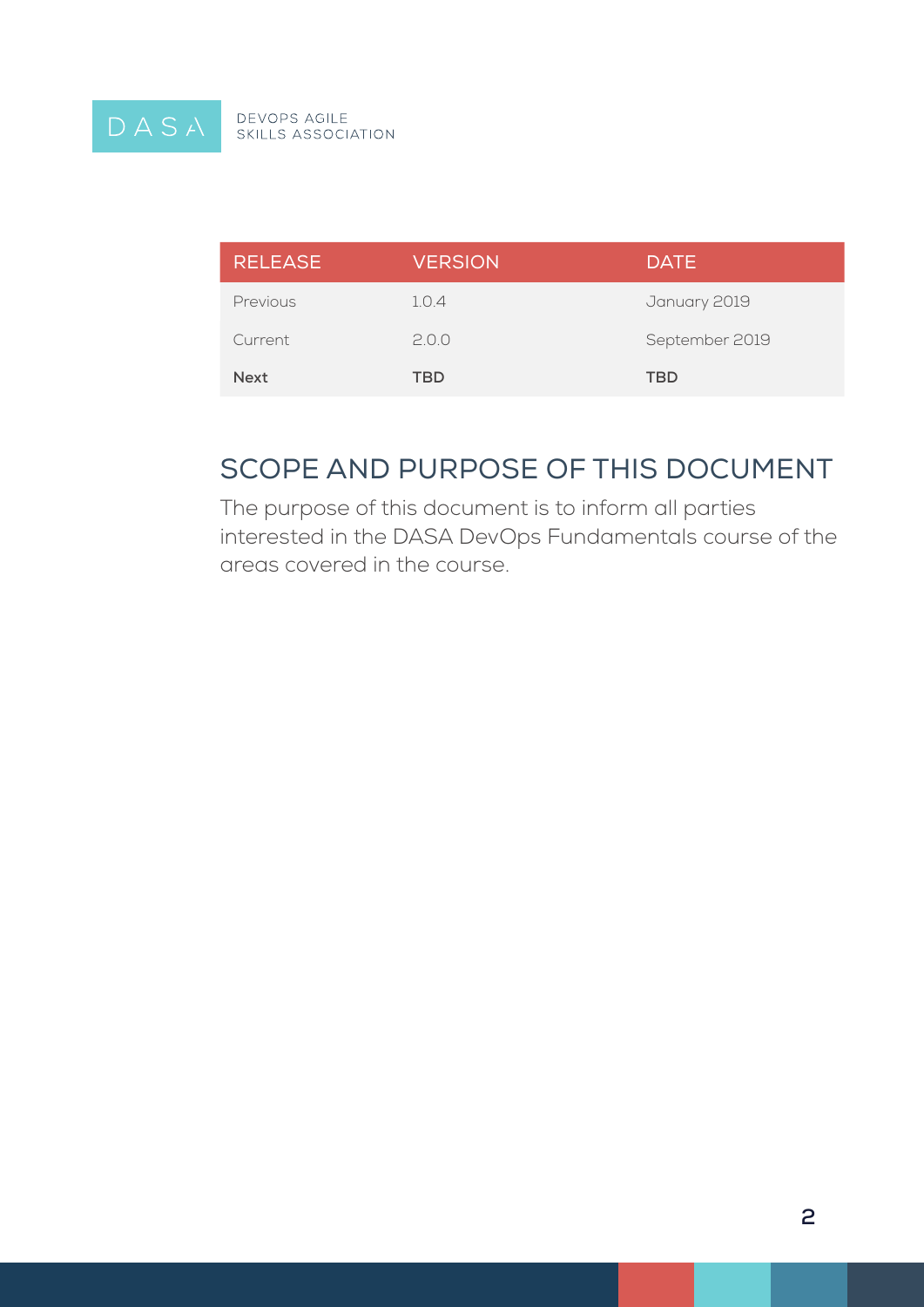# The DASA DevOps Competence Model

The DevOps Agile Skills Association (DASA) competence framework identifies 8 knowledge areas and 4 skills that are relevant in DevOps, as shown in the following figure.



1. Novice / 2. Competent / 3. Proficient / 4. Expert / 5. Master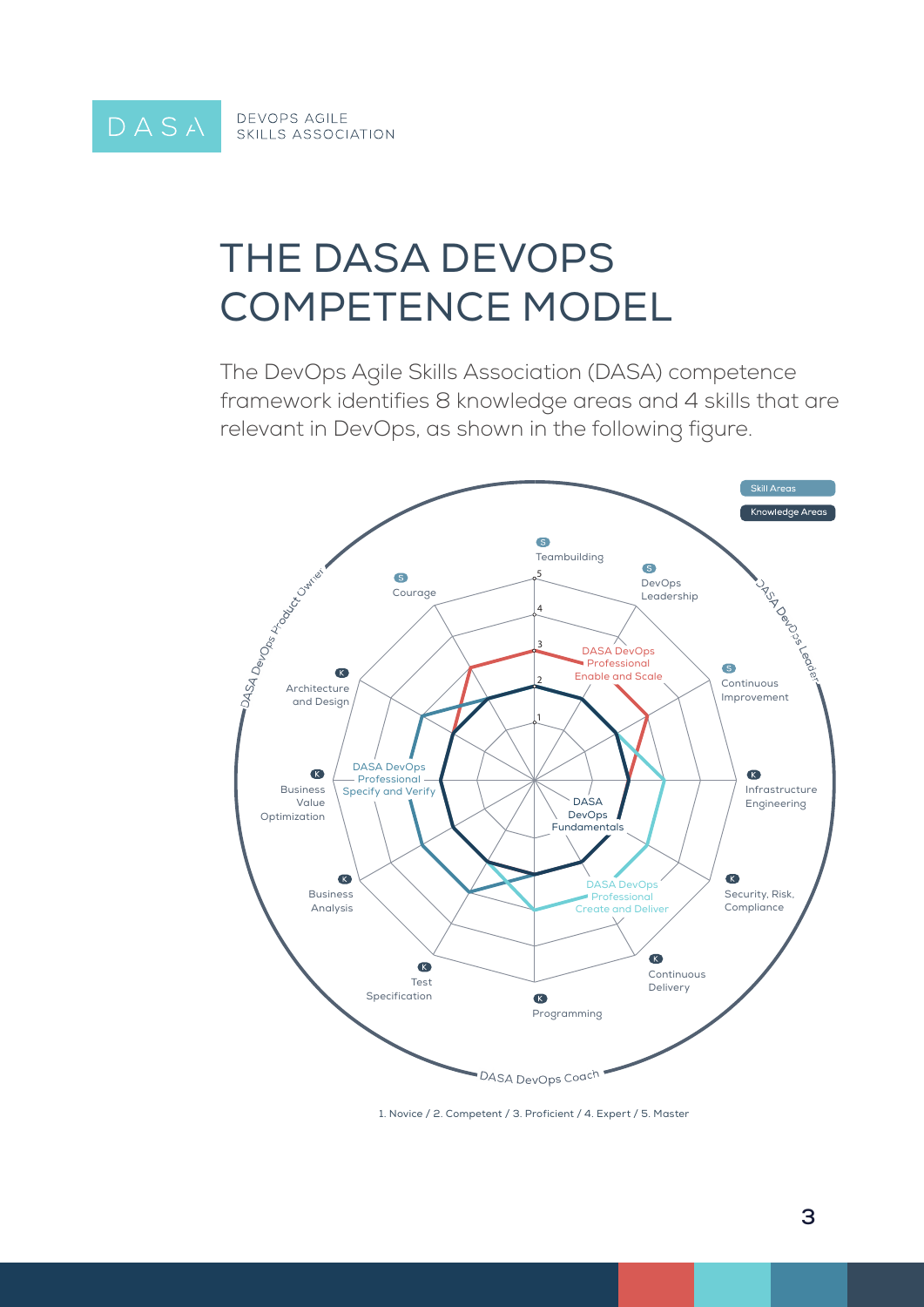#### DEVOPS AGILE<br>SKILLS ASSOCIATION DASA

Every individual operating in a DevOps team requires to be competent at all 8 knowledge areas and proficient at the 4 skill levels. In order for DevOps teams to be effective, they require all 12 areas to be at the Expert level. Individual team members can specialize in specific areas, in order for teams to achieve these capabilities.

### DASA DEVOPS FUNDAMENTALS

Up to 200 times faster software deployment, 30 times increased deployment frequency, and 60 times higher change success rates, organizations such as Netflix, Spotify, and Facebook are revolutionizing the IT game by successfully implementing DevOps principles. The data does not lie. You do not have to be a hot Web company or a monster enterprise to be a DevOps leader. Companies, large or small, and young or old, have magnificently made the transition and have the proof of success in their pockets.

DevOps training is the starting point for an organization going on the DevOps journey. Improved workflows and faster deployment starts with a core understanding of DevOps fundamental concepts by anyone involved in an Agile and/or DevOps team.

DASA develops and evangelizes a vendor neutral DevOps qualification program for professionals, generates interest and awareness for the need for knowledge and skill development, promotes open source certification for DevOps knowledge and skills, and ensures quality of training for the market through a logical and threshold-driven qualification program.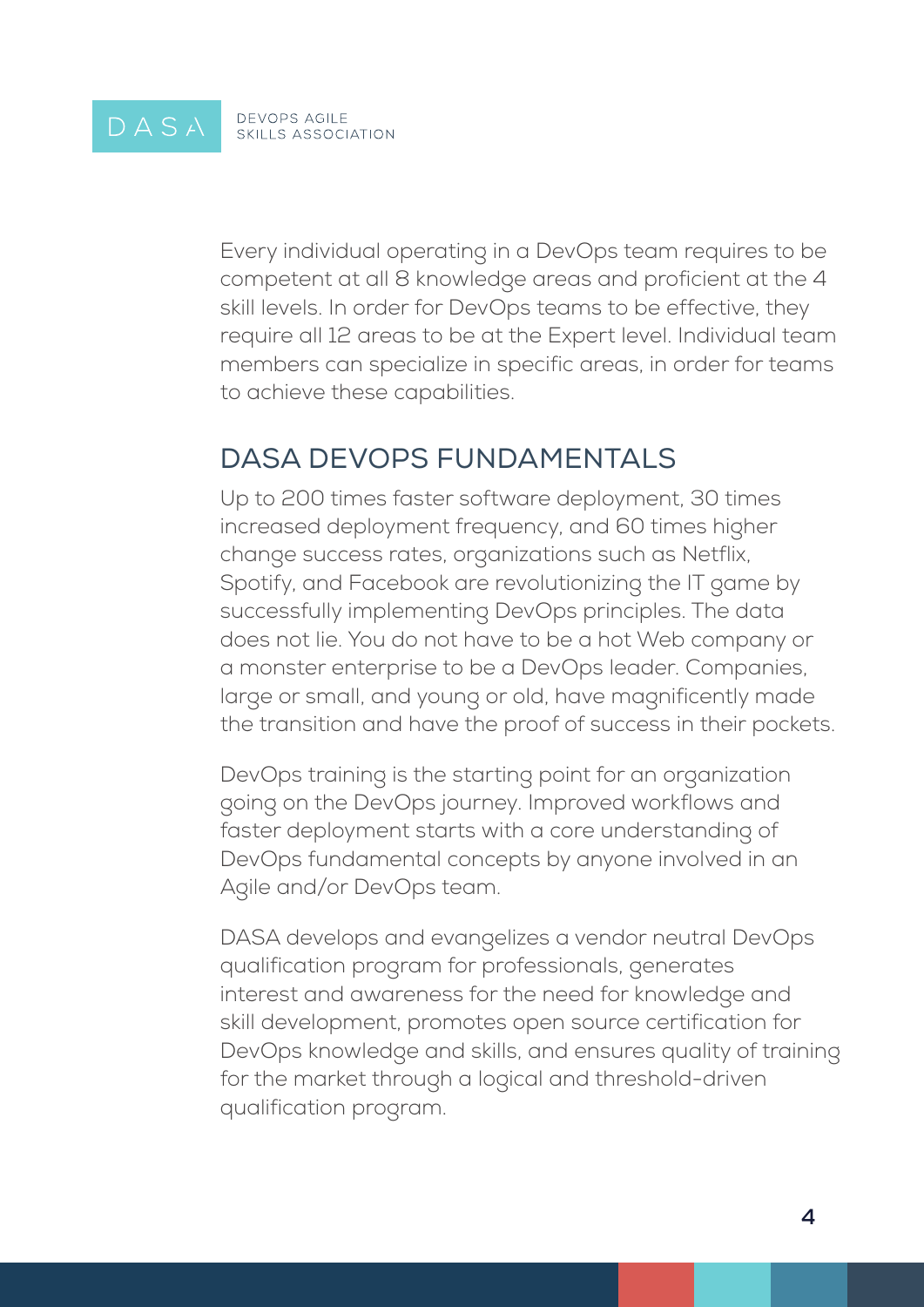Anyone can participate in defining role-based competencies, learning paths, and qualification schemes. All existing learning content that maps against the DASA knowledge and skill areas has value. DASA will map content and demonstrate relevance and will maintain an open and logical operating model for training delivery, as shown in the following figure.



DASA DevOps Fundamentals provides an extensive introduction to the core Agile DevOps principles covering the essential knowledge and skill competences that have been defined by DASA.

The DevOps Fundamentals qualification is designed to provide the core education necessary to build your DevOps vocabulary and to understand its principles and practices. With the help of key DevOps concepts and terminology, reallife case studies, examples and interactive group discussions and extensive exercises in each module you will acquire a fundamental understanding of DevOps.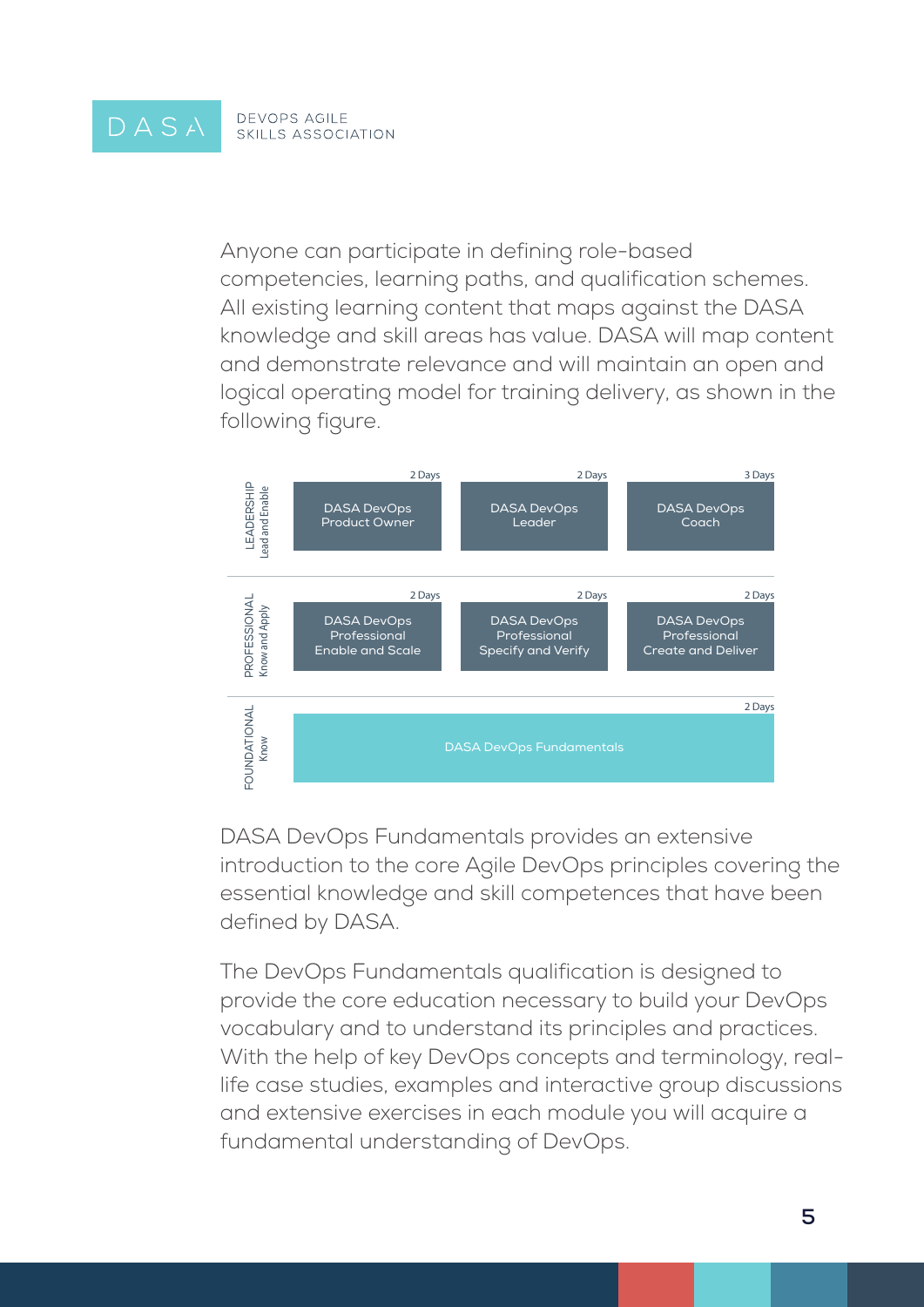#### **DEVOPS AGILE** DASA SKILLS ASSOCIATION

### Qualification Objectives

When you have acquired the required knowledge from this course, you will be able to:

- • Explain the drivers responsible for the emergence of DevOps.
- Define and discuss the key concepts and principles of DevOps.
- List and explain the business benefits of DevOps and continuous delivery.
- Know how teams can translate DevOps principles into tangible practices.
- Learn about modern operations in a DevOps context.
- • Explain the concepts of test automation, infrastructure automation, and build and deployment automation.
- Describe how DevOps relates to Lean and Agile methodologies.
- Get insight into the various organizational DevOps models
- Identify how Cloud and Delivery pipeline automation optimize and accelerate the ways of working.
- • Discuss the critical success factors for DevOps transformation.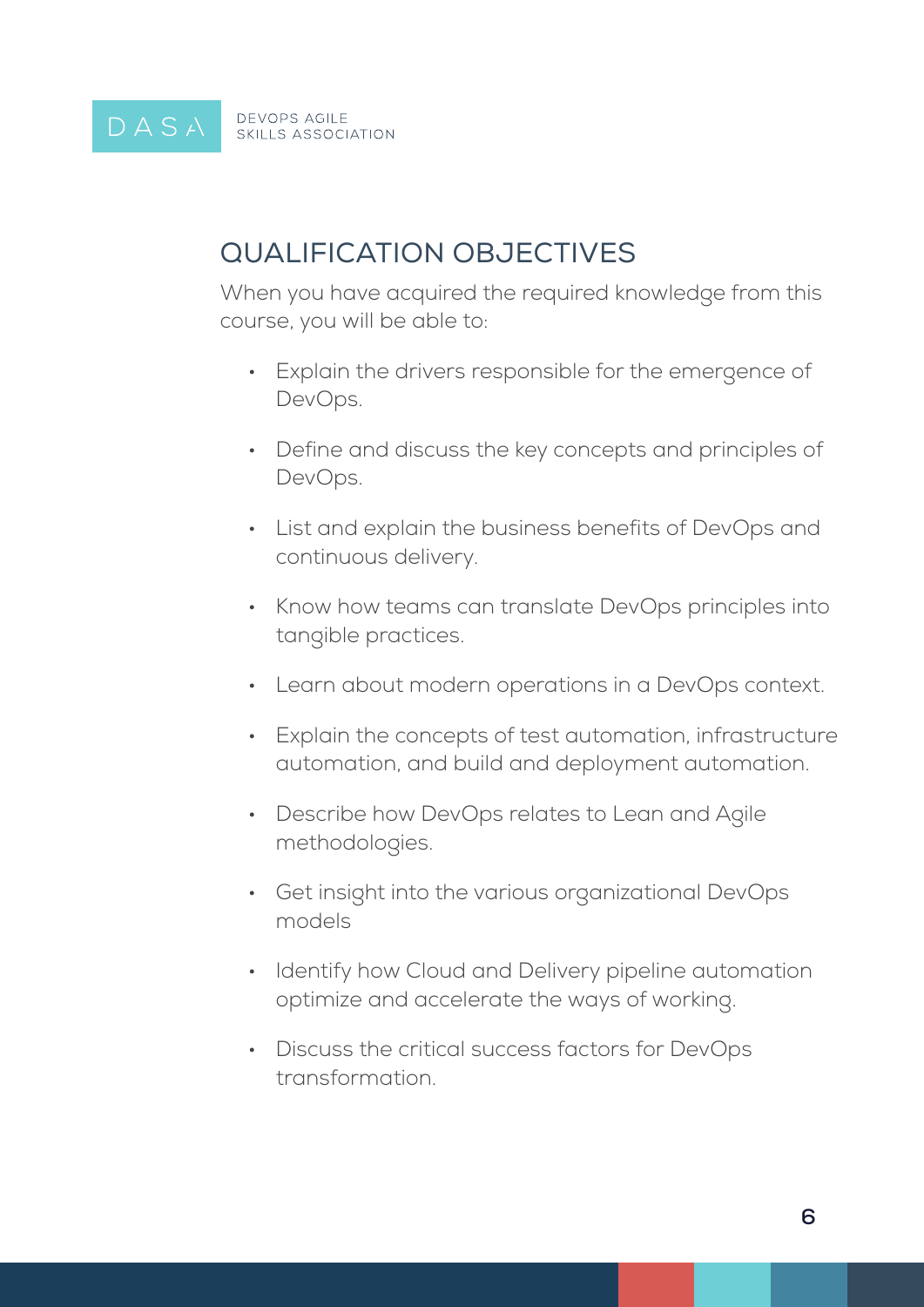### How does DevOps Fundamentals fit into the DASA Competence Framework?

After completing this course, you will cover the area marked as DevOps Fundamentals in the following figure of the DASA qualification scheme. As a result, you will reach the "Competent" level of the scheme.



1. Novice / 2. Competent / 3. Proficient / 4. Expert / 5. Master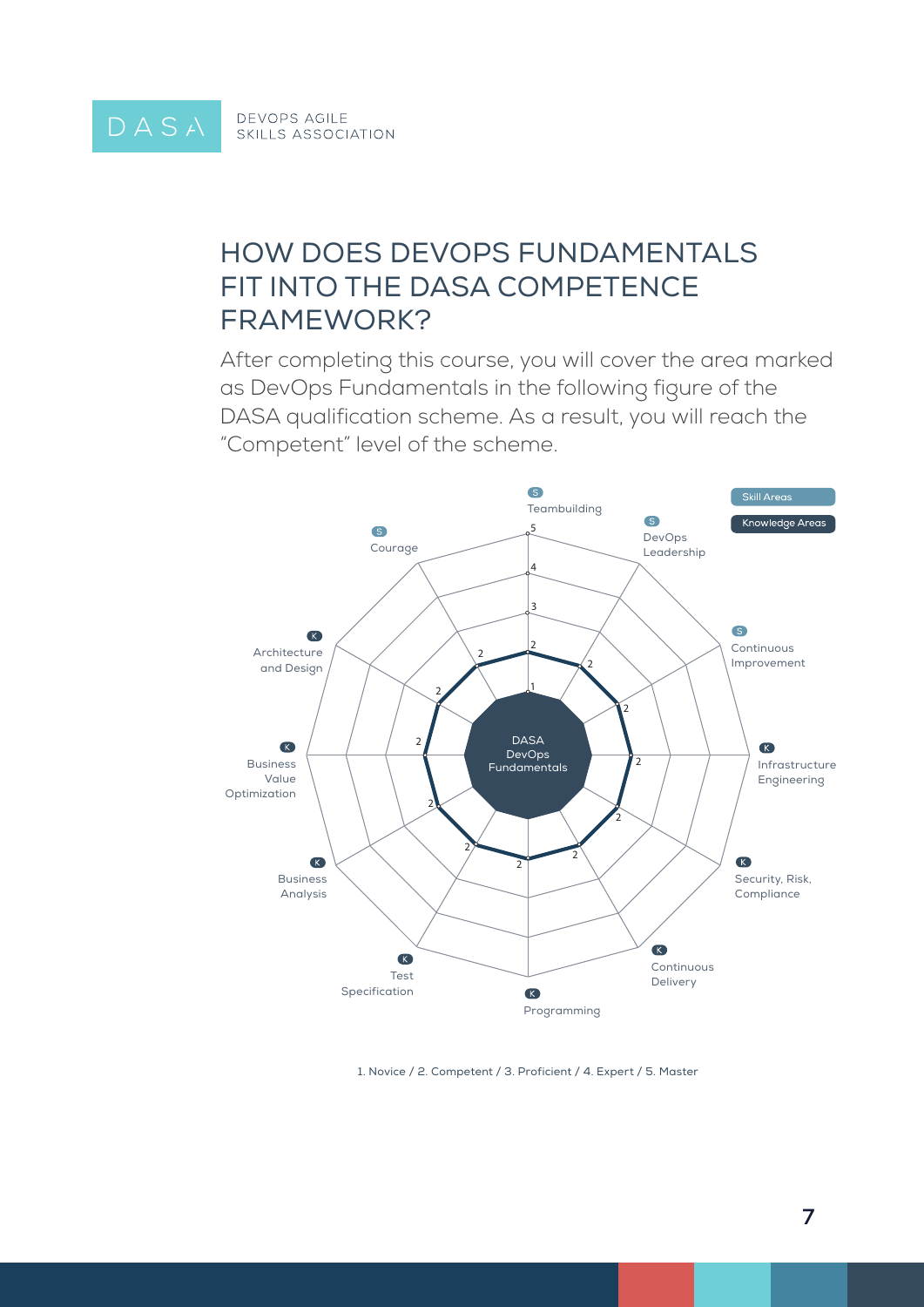

### Target Audience

The DevOps Fundamentals qualification is primarily aimed at:

- Individuals involved in IT development, IT operations, or IT service management
- Individuals whose role are touched by DevOps and continuous delivery, such as the following IT roles:
	- ◊ DevOps engineers
	- ◊ Product owners
	- ◊ Integration specialists
	- ◊ Operations managers
	- ◊ Incident and change managers
	- ◊ System administrators
	- ◊ Network administrators
	- ◊ Business managers
	- ◊ Automation architects
	- ◊ Enterprise architects

### Course Requirements

Basic familiarity with Agile, Scrum, Lean, and ITSM principles is beneficial.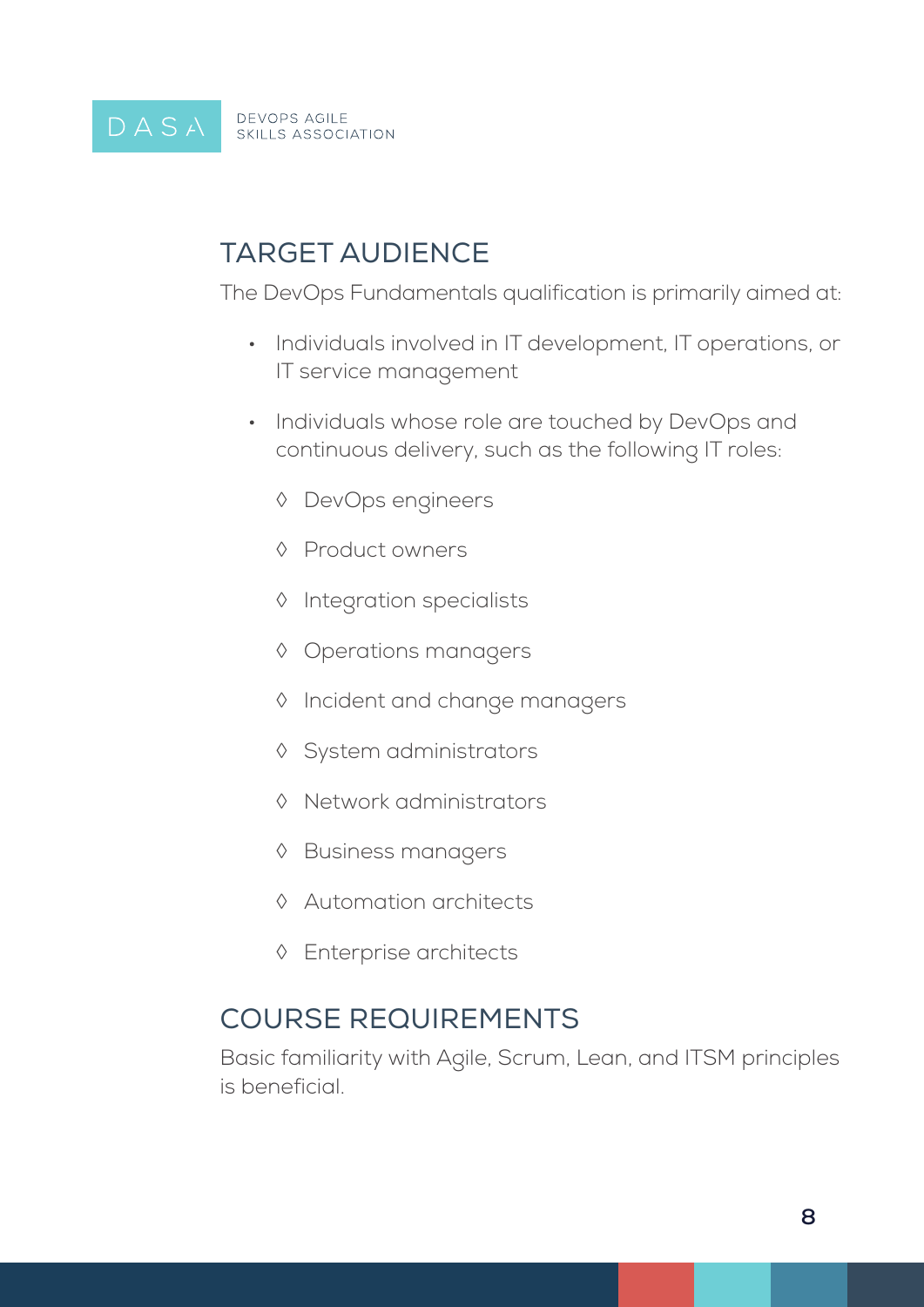D A S A BEVOPS AGILE

### Certification Requirements

You will receive the required certification from DASA on successful completion of the DASA DevOps Fundamentals exam.

# **FXAM DETAILS**

The characteristics of the DASA DevOps Fundamentals exam are:

### Exam Format:

- Closed-book format
- Web-Based
- Participants may bring scratch paper

#### Questions:

• 40 multiple choice questions

### Passing Score:

 $• 65%$ 

### Exam Duration:

- 60 minutes
- 15 minutes extra time for non-native English speakers.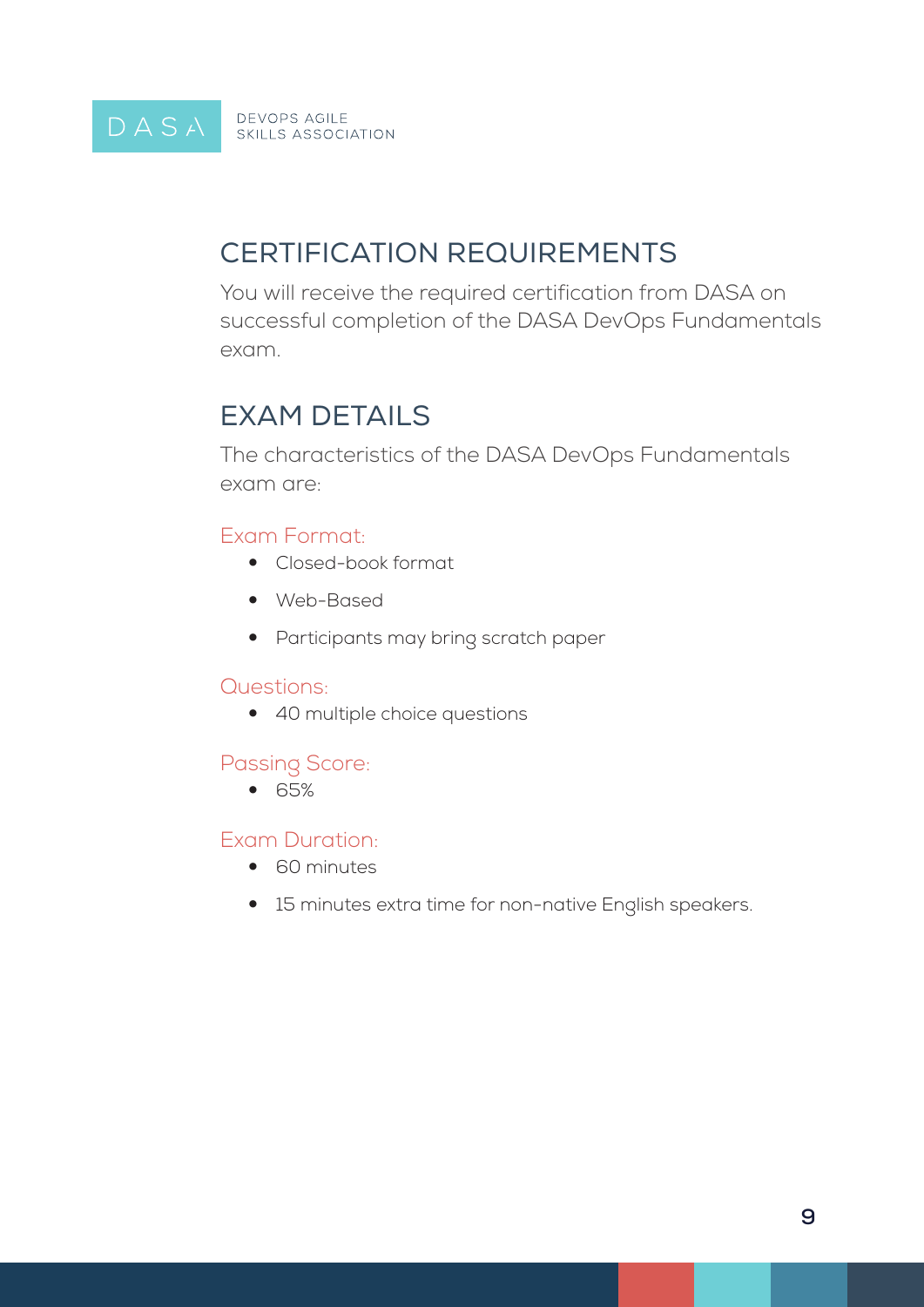DASA

### Exam Specifications:

| <b>Module Name</b>                   | <b>Topics</b>                                  | #<br><b>Questions</b> | <b>Bloom</b><br>Level 1 | <b>Bloom</b><br>Level <sub>2</sub> |
|--------------------------------------|------------------------------------------------|-----------------------|-------------------------|------------------------------------|
| DevOps - The Context                 | DevOps<br>Evolution                            | 2                     | 2                       |                                    |
|                                      | <b>Business</b><br>Benefits of<br>DevOps       | $1\,$                 |                         | $\,1$                              |
|                                      | <b>DASA DevOps</b><br>Principles               | $\varDelta$           | $\geq$                  | 2                                  |
|                                      | Goals and<br>Measurement                       | 2                     | $\mathbf 1$             | $\mathbf 1$                        |
| DevOps for Individuals               | From Roles<br>to T-shape<br>DevOps<br>Profiles | $1\,$                 |                         | $1\,$                              |
| DevOps for Teams and<br>rganizations | Culture and<br>Behavior                        | 6                     | $\overline{4}$          | 2                                  |
|                                      | Organizational<br>Models                       | $\geq$                | $1\,$                   | $\mathbf 1$                        |
|                                      | Team<br>Autonomy                               | 2                     | $\mathbf 1$             | $1\,$                              |
|                                      | DevOps at<br>Scale                             | $\mathbf 1$           | $1\,$                   |                                    |
| <b>DevOps Practices</b>              | <b>ITSM</b>                                    | 3                     | 2                       | $1\,$                              |
|                                      | Lean                                           | 3                     | 2                       | $\mathbf 1$                        |
|                                      | Agile                                          | 3                     | 2                       | $\mathbf 1$                        |
|                                      | Architecture                                   | 3                     | 2                       | $\mathbf 1$                        |
|                                      | Continuous<br>Delivery and<br>Automation       | 3                     | 2                       | $1\,$                              |
|                                      | Modern<br>Infrastructure<br>and Cloud          | 2                     | $\supseteq$             |                                    |
|                                      | Operations                                     | 1                     | $\mathbf 1$             |                                    |
| The Next Steps                       | Analyze<br>the Current<br>Situation            | 1                     | $\mathbf 1$             |                                    |
|                                      | Improve<br>Incrementally                       |                       |                         |                                    |
| <b>Total # of Questions</b>          |                                                | 40                    | 26                      | 14                                 |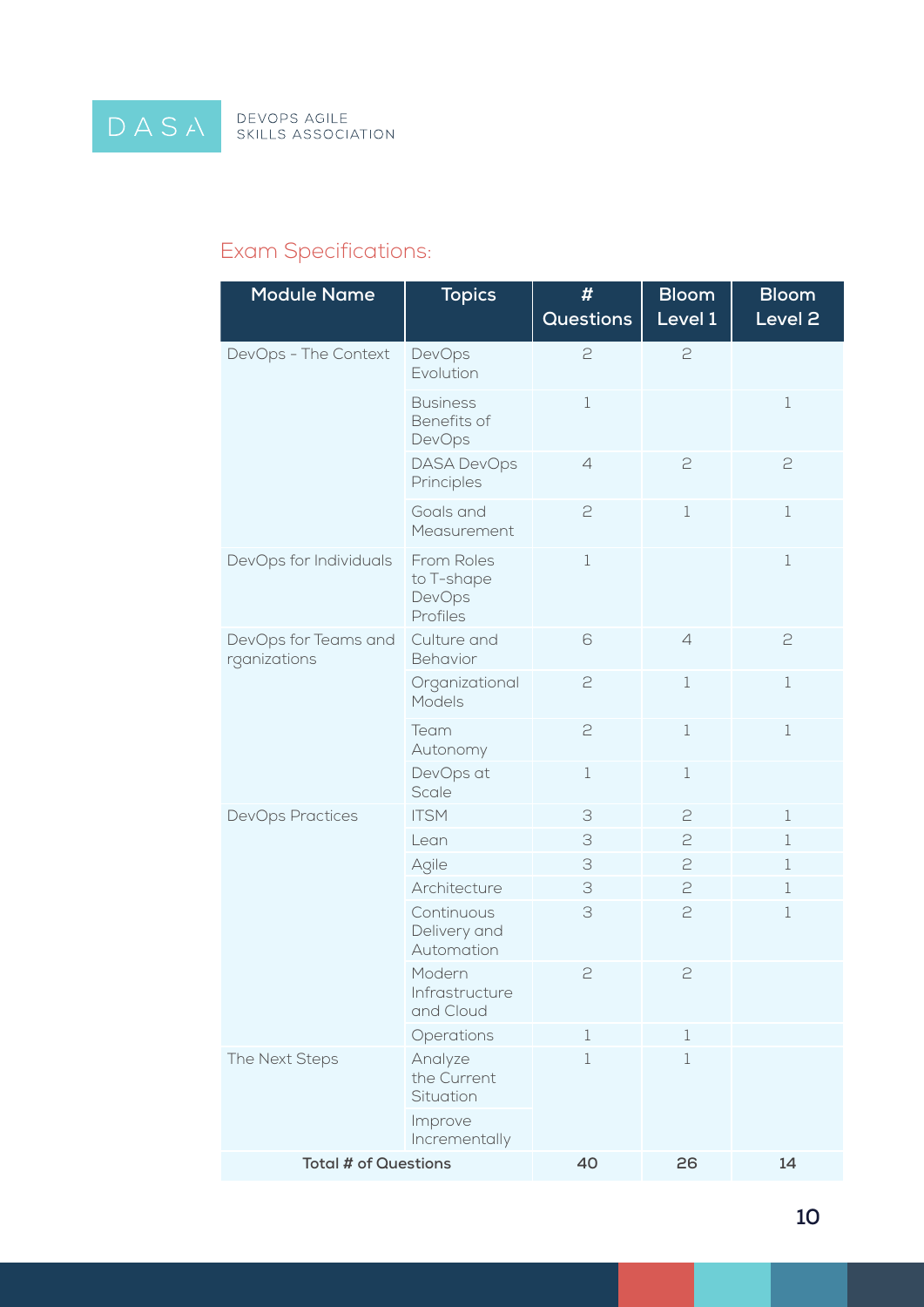#### DEVOPS AGILE<br>SKILLS ASSOCIATION DASA

### Learning Outcomes

A classification widely used when designing assessments for certification and education is Bloom's Taxonomy of Educational Objectives. This classifies learning objectives into six ascending learning levels, each defining a higher degree of competencies and skills. (Bloom et al, 1956, Taxonomy of Educational Objectives).

This structured approach helps to ensure:

- A clear delineation in learning level content between different qualification levels
- • Learning outcomes are documented consistently across different areas of the guidance
- • Exam questions and papers are consistent and are created to a similar level of difficulty.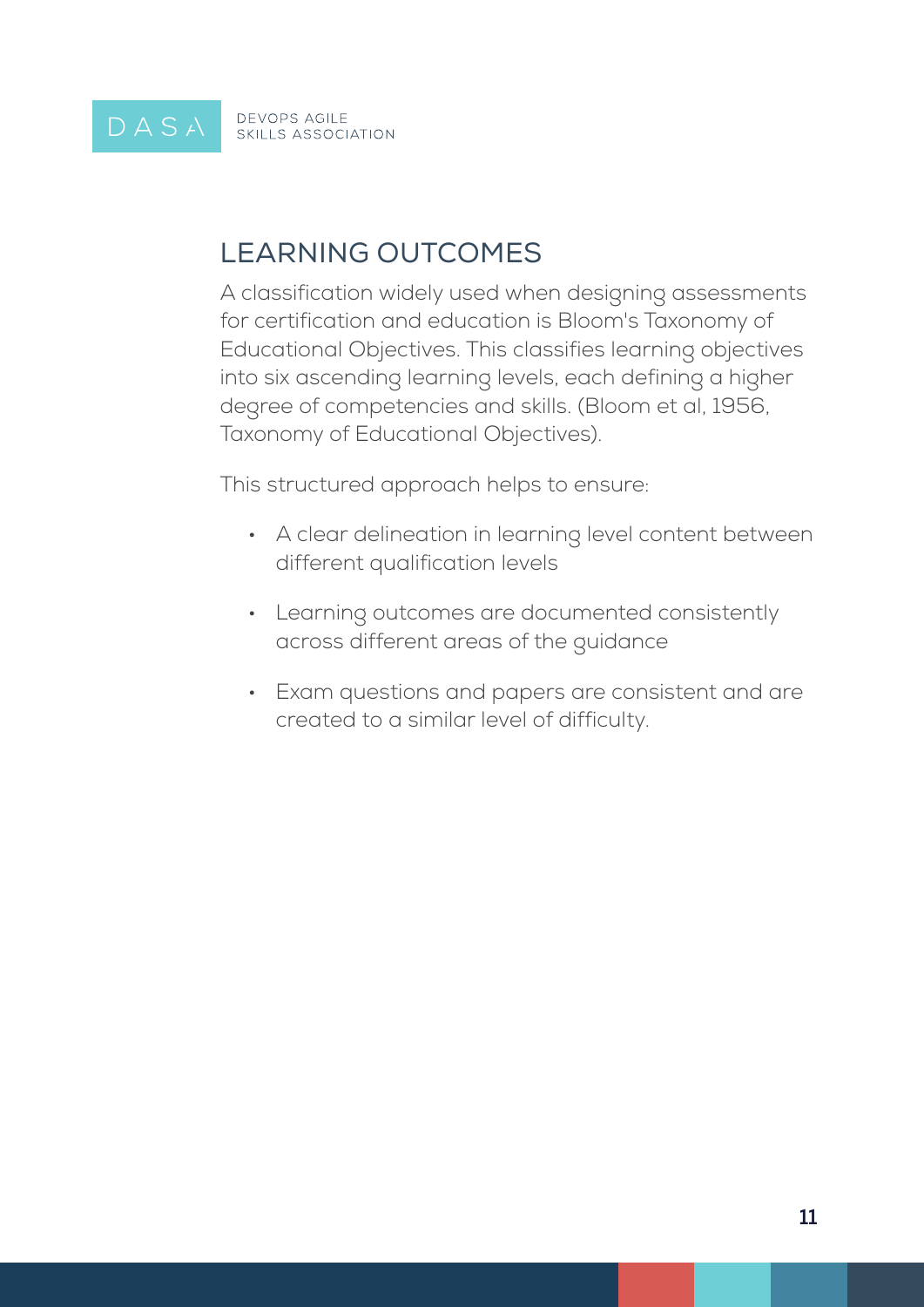The Fundamentals qualification examines learning outcomes at levels 1 (knowledge) and 2 (comprehension).

| DASA DEVOPS FUNDAMENTALS LEARNING OUTCOMES            |                                                                                                                                               |                                                                                                                        |                                                                                                    |                                                                                                                                                                      |
|-------------------------------------------------------|-----------------------------------------------------------------------------------------------------------------------------------------------|------------------------------------------------------------------------------------------------------------------------|----------------------------------------------------------------------------------------------------|----------------------------------------------------------------------------------------------------------------------------------------------------------------------|
|                                                       | 1.<br>Knowledge                                                                                                                               | 2.<br>Comprehension                                                                                                    | 3.<br><b>Application</b>                                                                           | 4.<br><b>Analysis</b>                                                                                                                                                |
| Generic<br>Definition<br>from<br>Learning<br>Outcomes | Know key<br>facts, terms<br>and concepts<br>from the<br>manual/<br>guidance                                                                   | Understand key<br>concepts from the<br>manual/guidance                                                                 | Be able to<br>apply key<br>concepts<br>relating to the<br>syllabus area<br>for a given<br>scenario | Be able to<br>analyze and<br>distinguish<br>between<br>appropriate<br>and<br>inappropriate<br>use of the<br>method/<br>guidance for a<br>given scenario<br>situation |
| Qualification<br>Learning<br>Outcomes                 | Know facts,<br>including<br>terms.<br>concepts,<br>principles,<br>tools and<br>techniques<br>from the<br>DevOps<br>Fundamentals<br>curriculum | Understand<br>the concepts,<br>principles, and<br>dimensions of<br>DevOps and can<br>explain how these<br>are applied. |                                                                                                    |                                                                                                                                                                      |

### Syllabus Areas

The following syllabus areas are identified.

| <b>SYLLABUS AREA CODE</b> | <b>SYLLABUS AREA TITLE</b>         |
|---------------------------|------------------------------------|
| DC.                       | DevOps - The Context               |
| DI                        | DevOps for Individuals             |
| DТ                        | DevOps for Teams and Organizations |
| DP                        | <b>DevOps Practices</b>            |
| NS.                       | The Next Steps                     |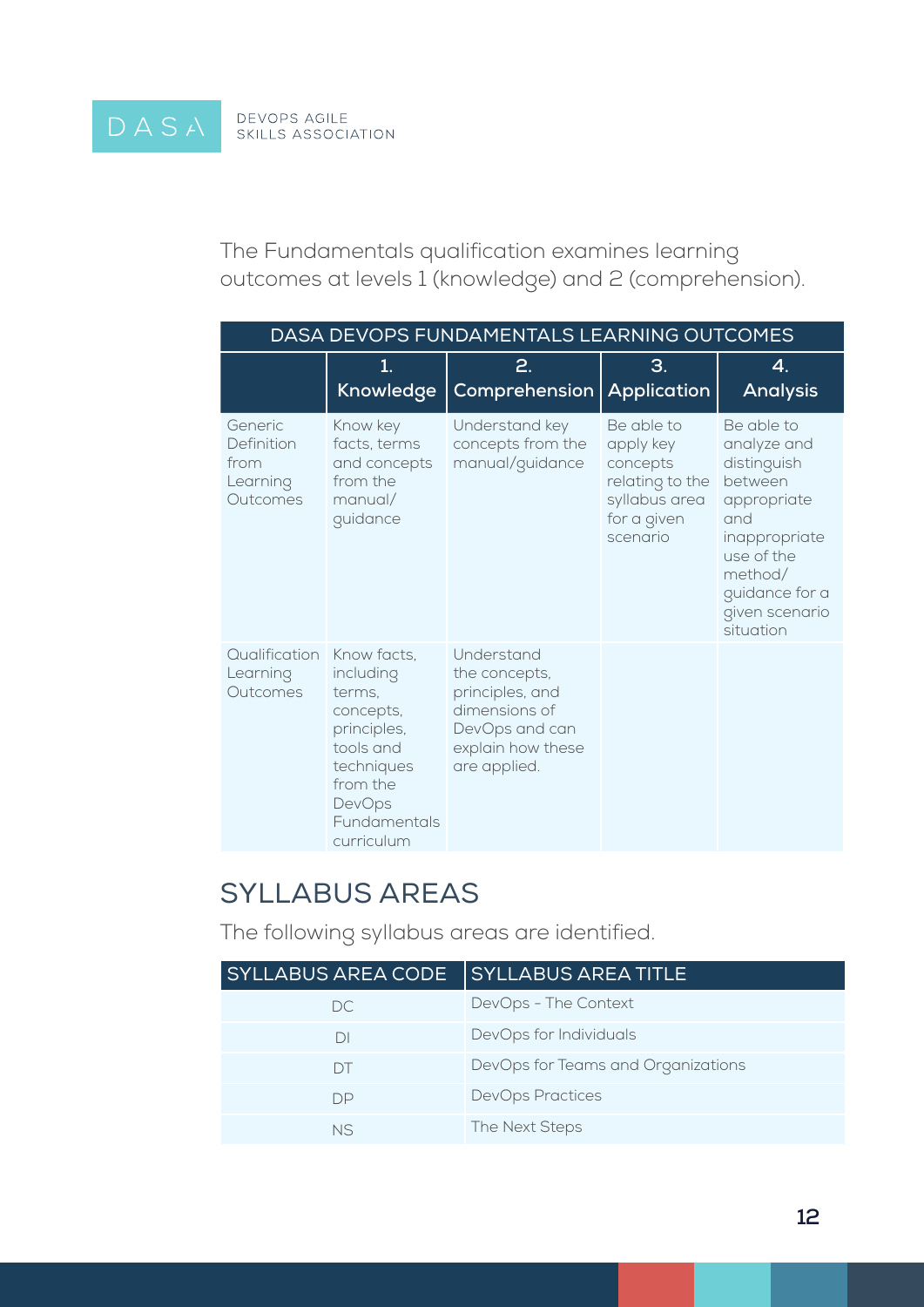

### **SYLLABUS**

In the following tables, the key aspects of the DASA DevOps Fundamentals Syllabus are described.

### DevOps - The Context

| <b>Syllabus Area Code: DC</b>                    |                                                                                                                                                                                                                                                              |  |
|--------------------------------------------------|--------------------------------------------------------------------------------------------------------------------------------------------------------------------------------------------------------------------------------------------------------------|--|
| <b>Syllabus Area Title: DevOps - The Context</b> |                                                                                                                                                                                                                                                              |  |
| <b>Topic</b>                                     | Objectives                                                                                                                                                                                                                                                   |  |
| DevOps Evolution                                 | Explain the Wall of Confusion<br>between Dev and Ops?<br>List and discuss the various<br>$\bullet$<br>problems that IT organizations face<br>due to Wall of Confusion.<br>Discuss the brief history of DevOps<br>$\bullet$<br>movement since its germination |  |
|                                                  | Explain how DevOps helps foster a<br>$\bullet$<br>culture of high-performance IT.                                                                                                                                                                            |  |
| <b>Business Benefits of DevOps</b>               | Why companies need to radically<br>rethink their IT strategy considering<br>the digital world?                                                                                                                                                               |  |
|                                                  | List and discuss the various reasons<br>of adopting DevOps.                                                                                                                                                                                                  |  |
|                                                  | List the example statistics to better<br>$\bullet$<br>understand how DevOps practices<br>impact IT and organizational<br>performance.                                                                                                                        |  |
|                                                  | Discuss the role of Antifragility in the<br>DevOps world.                                                                                                                                                                                                    |  |
| <b>DASA DevOps Principles</b>                    | Explain briefly the six DASA DevOps<br>$\bullet$<br>principles.                                                                                                                                                                                              |  |
|                                                  | List and discuss the various<br>characteristics of each DASA<br>principle.                                                                                                                                                                                   |  |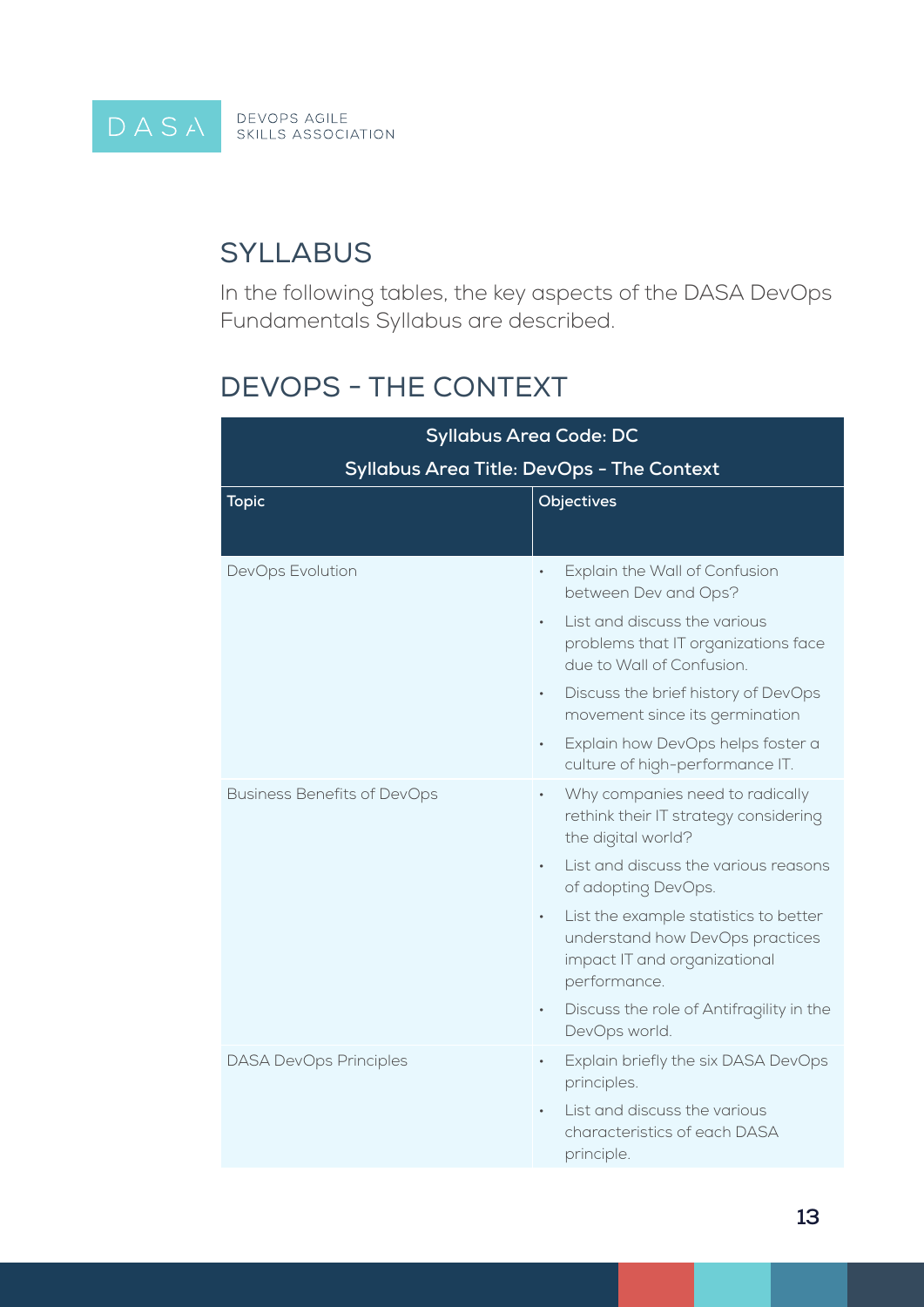

| <b>Syllabus Area Code: DC</b>                    |                                                                                                                         |  |
|--------------------------------------------------|-------------------------------------------------------------------------------------------------------------------------|--|
| <b>Syllabus Area Title: DevOps - The Context</b> |                                                                                                                         |  |
| <b>Topic</b>                                     | Objectives                                                                                                              |  |
| <b>Goals and Measurement</b>                     | Discuss the role of values, goals,<br>$\bullet$<br>metrics, and compliance for an<br>effective governance.              |  |
|                                                  | What is the importance of setting<br>$\bullet$<br>clear goals basis the vision in the<br>successful adoption of DevOps? |  |
|                                                  | How to create a vision based on<br>$\bullet$<br>DASA principles and set clear goals?                                    |  |
|                                                  | What is Survivorship Bias?<br>$\bullet$                                                                                 |  |
|                                                  | Explain the need of taking required<br>$\bullet$<br>actions based on measurements to<br>improve?                        |  |
|                                                  | What are Performance Metrics and<br>$\bullet$<br>Performance Predictors? How these<br>differ from one another?          |  |
|                                                  | List the top practices correlated<br>$\bullet$<br>to Performance Metrics to make<br>improvements.                       |  |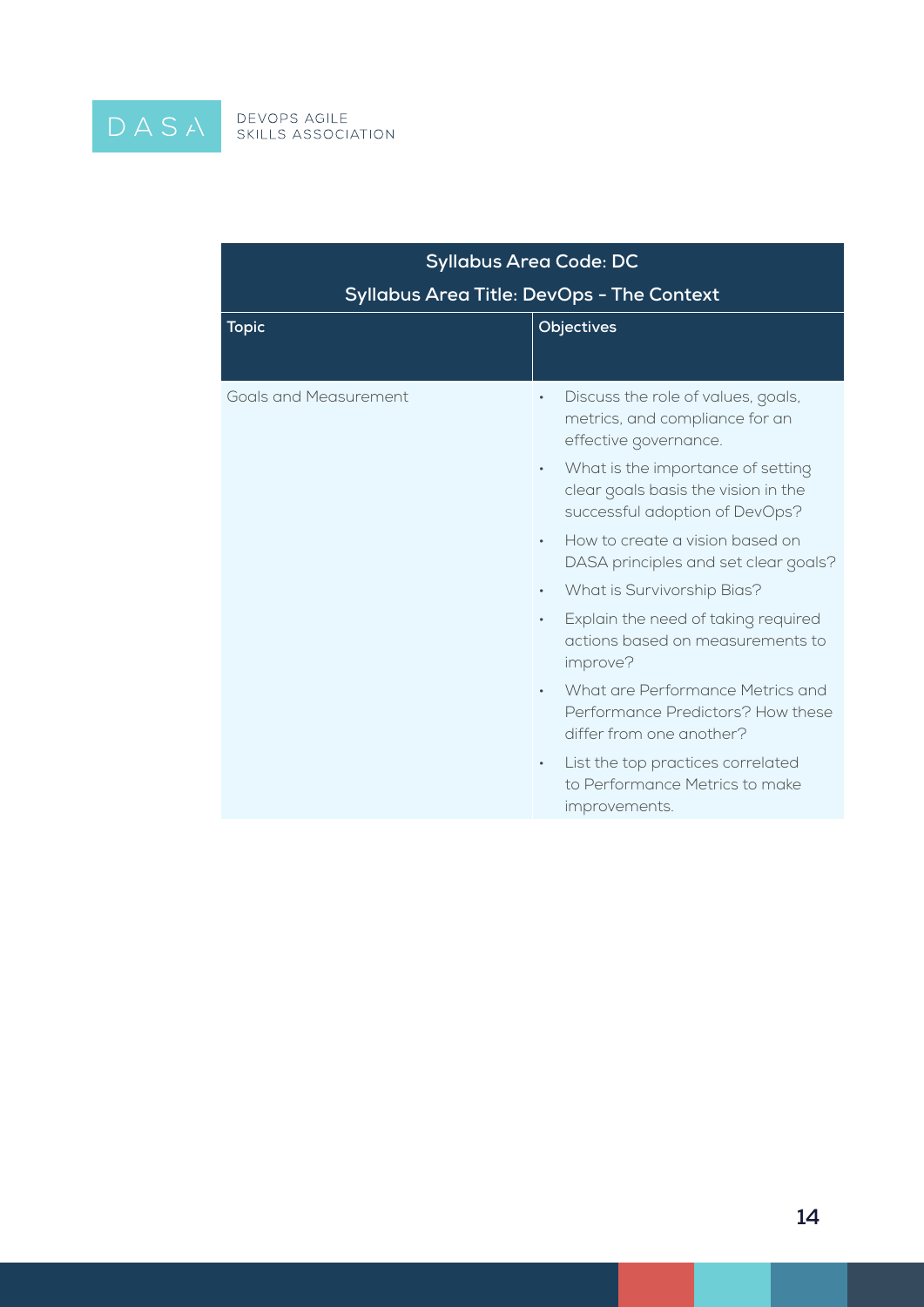$\overline{\text{D A S A}}$  Devops agile

### DevOps for Individuals

| <b>Syllabus Area Code: DI</b>                      |                                                                              |  |
|----------------------------------------------------|------------------------------------------------------------------------------|--|
| <b>Syllabus Area Title: DevOps for Individuals</b> |                                                                              |  |
| <b>Topic</b>                                       | Subtopics/Objectives                                                         |  |
| From Roles to T-shape DevOps Profiles              | Explain the meaning of "No Role Silo<br>$\bullet$<br>in a DevOps Team."      |  |
|                                                    | What is T-shape?<br>$\bullet$                                                |  |
| DASA DevOps Competence Model                       | What is DASA DevOps Competence<br>$\bullet$<br>Model?                        |  |
|                                                    | Discuss the DASA DevOps Skill<br>$\bullet$<br>Areas.                         |  |
|                                                    | Discuss the DASA DevOps<br>$\bullet$<br>Knowledge Areas.                     |  |
|                                                    | Explain the importance of DASA<br>$\bullet$<br>DevOps Competence Quickscan™. |  |
|                                                    | Introduce the various DASA DevOps<br>$\bullet$<br>certifications.            |  |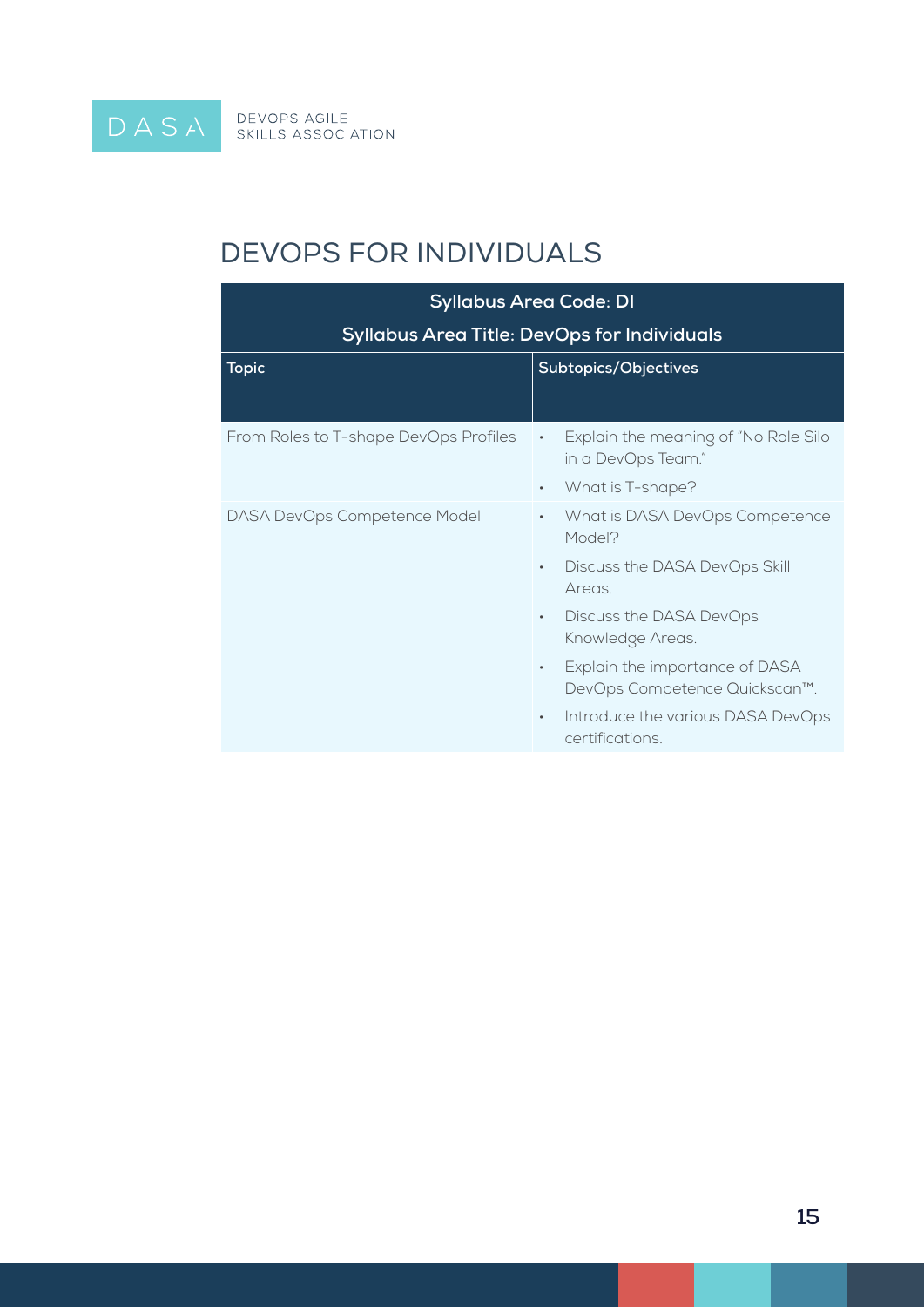DEVOPS AGILE<br>SKILLS ASSOCIATION

DASA

### DevOps for Teams and Organizations

| <b>Syllabus Area Code: DT</b>                           |                                                                                        |
|---------------------------------------------------------|----------------------------------------------------------------------------------------|
| Syllabus Area Title: DevOps for Teams and Organizations |                                                                                        |
| <b>Topic</b>                                            | Objectives                                                                             |
|                                                         |                                                                                        |
| <b>Culture and Behavior</b>                             | What is culture?<br>$\bullet$                                                          |
|                                                         | Explain DevOps Culture.<br>$\bullet$                                                   |
|                                                         | List and discuss the typical cultural aspects of a<br>$\bullet$<br>DevOps team.        |
|                                                         | How to grow a culture?<br>$\bullet$                                                    |
|                                                         | What context to provide to facilitate growth areas for<br>$\bullet$<br>teams?          |
|                                                         | Discuss "Ron Westrum: The Three Typologies of<br>$\bullet$<br>Organizational Culture." |
|                                                         | What is behavior?<br>$\bullet$                                                         |
|                                                         | List the various elements of a DevOps culture.<br>$\bullet$                            |
|                                                         | Explain team building and collaboration<br>$\bullet$                                   |
|                                                         | What is a team?<br>$\bullet$                                                           |
|                                                         | What is Visual Management.<br>$\bullet$                                                |
|                                                         | Explain the role of collaboration as a success factor of<br>$\bullet$<br>a team.       |
|                                                         | List the various example team activities for effective<br>$\bullet$<br>collaboration.  |
|                                                         | Explain continuous improvement and problem-<br>$\bullet$<br>solving.                   |
|                                                         | What is Kaizen?<br>$\bullet$                                                           |
|                                                         | Explain structured problem-solving.<br>$\bullet$                                       |
|                                                         | Explain courage and experimentation.<br>$\bullet$                                      |
|                                                         | Discuss the role of "Courage to Act" as a key behavior<br>of a DevOps team.            |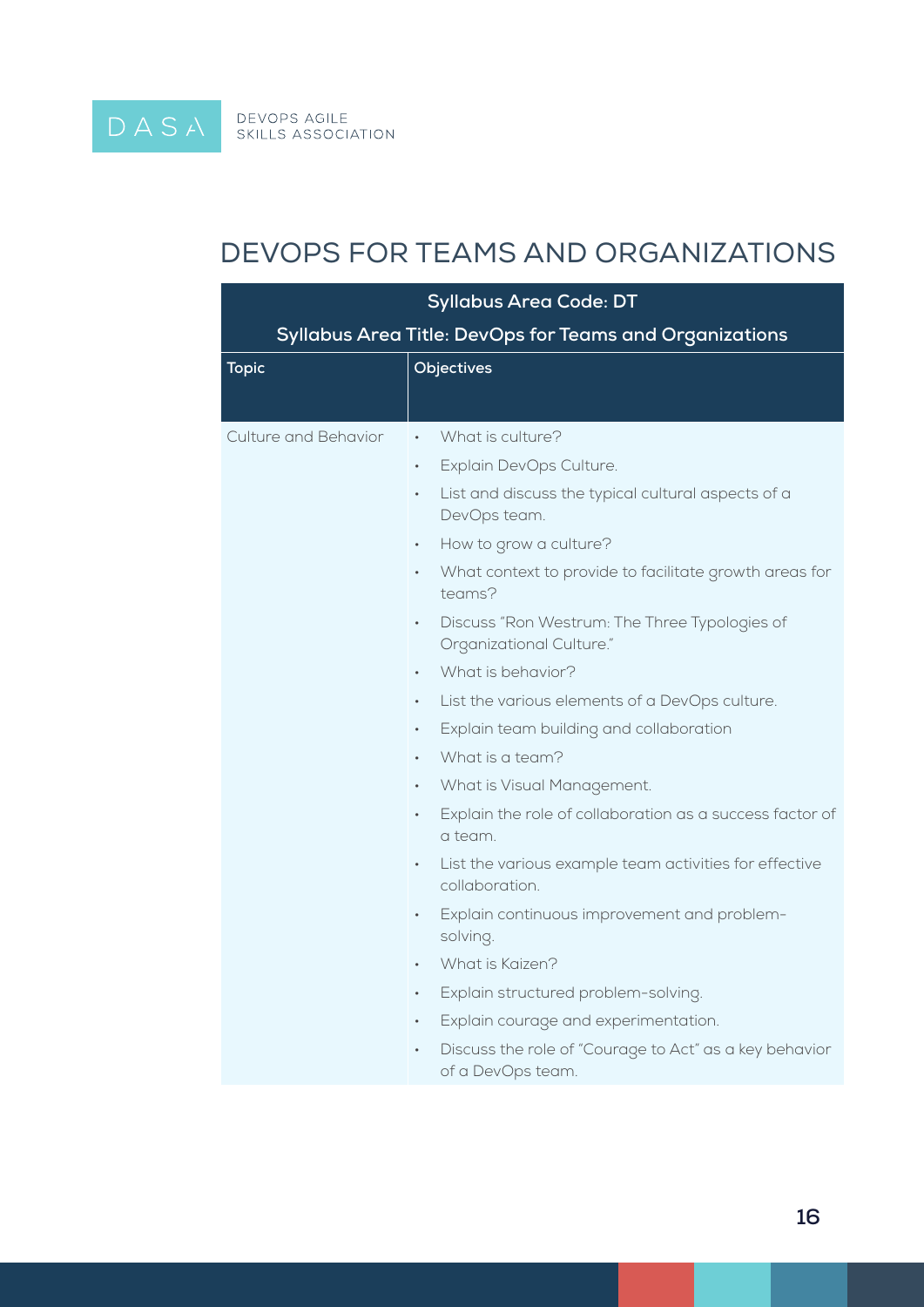DASA

| <b>Syllabus Area Code: DT</b>                           |                                                                                                                                                                                                                                                                                                                                                                                                                                                                                                                                         |  |
|---------------------------------------------------------|-----------------------------------------------------------------------------------------------------------------------------------------------------------------------------------------------------------------------------------------------------------------------------------------------------------------------------------------------------------------------------------------------------------------------------------------------------------------------------------------------------------------------------------------|--|
| Syllabus Area Title: DevOps for Teams and Organizations |                                                                                                                                                                                                                                                                                                                                                                                                                                                                                                                                         |  |
| <b>Topic</b>                                            | <b>Objectives</b>                                                                                                                                                                                                                                                                                                                                                                                                                                                                                                                       |  |
|                                                         |                                                                                                                                                                                                                                                                                                                                                                                                                                                                                                                                         |  |
| <b>Culture and Behavior</b><br>(contd.)                 | Explain courage and experimentation.<br>$\bullet$<br>Why courageous behavior requires safety?<br>$\bullet$<br>Explain the role of experimentation meetups as key<br>$\bullet$<br>tool of courage.<br>Explain leadership and feedback.<br>٠<br>Discuss leadership in a DevOps Environment.<br>$\bullet$<br>Explain the differences between Mission Command<br>٠<br>and Central Command of leadership.<br>What are the various barriers of effective<br>$\bullet$<br>collaboration<br>Explain the style leadership requires.<br>$\bullet$ |  |
| Organizational Models                                   | How to build a DevOps culture?<br>$\bullet$<br>Why change the organization?<br>$\bullet$<br>Explain the need to move from Project to Product.<br>$\bullet$<br>Why taking DevOps "Literally" is not at all a solution?<br>$\bullet$<br>Explain the practical approach to the organizational<br>٠<br>model.<br>Discuss the differences between DevOps Business<br>$\bullet$<br>System and Platform Teams.                                                                                                                                 |  |
| Team Autonomy                                           | What is autonomy of teams?<br>$\bullet$<br>List and discuss the various criteria for autonomous<br>teams.<br>Discuss Daniel's Pink aspects of motivation.<br>۰                                                                                                                                                                                                                                                                                                                                                                          |  |
| DevOps at Scale                                         | Why is scaling inevitable?<br>$\bullet$<br>How to mitigate scale?<br>٠<br>List the various scaling models/frameworks.<br>۰                                                                                                                                                                                                                                                                                                                                                                                                              |  |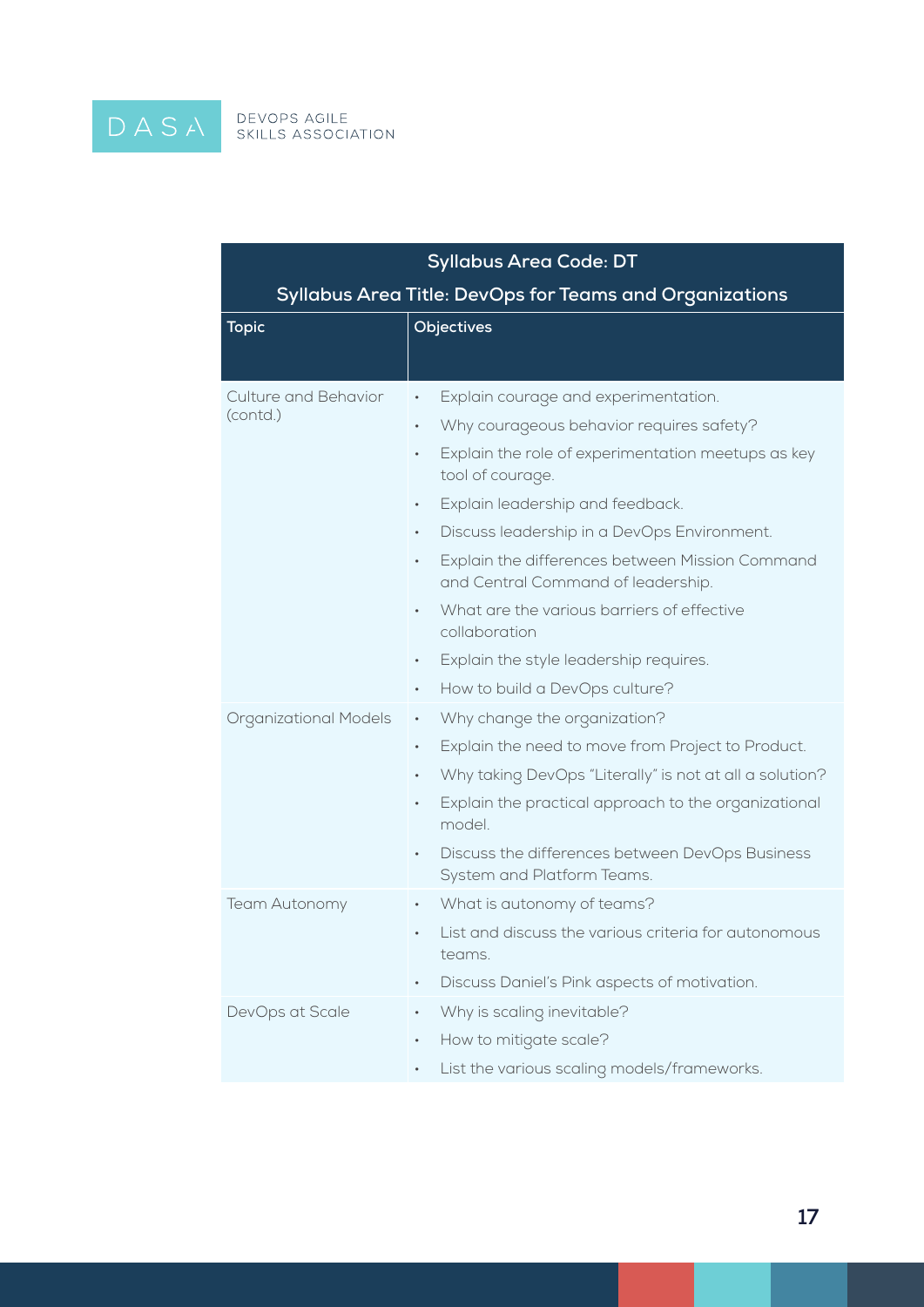$\overline{\text{D A S A}}$  Devops agile

## DevOps Practices

| <b>Syllabus Area Code: DP</b>                |                                                                               |  |
|----------------------------------------------|-------------------------------------------------------------------------------|--|
| <b>Syllabus Area Title: DevOps Practices</b> |                                                                               |  |
| <b>Topic</b>                                 | Subtopics/Objectives                                                          |  |
|                                              |                                                                               |  |
| <b>ITSM</b>                                  | What is the difference between products and<br>$\bullet$<br>services?         |  |
|                                              | List and discuss the various types of work.<br>$\bullet$                      |  |
|                                              | Discuss ITIL4.<br>$\bullet$                                                   |  |
|                                              | How DevOps relates to ITSM processes?<br>$\bullet$                            |  |
| Lean                                         | Explain Lean.<br>$\bullet$                                                    |  |
|                                              | Discuss Lean principles.<br>٠                                                 |  |
|                                              | List and discuss the various types of waste?<br>$\bullet$<br>(TIMWOODS)       |  |
|                                              | Discuss different facts about waste.<br>$\bullet$                             |  |
|                                              | What is Value Stream Mapping (VSM)?<br>$\bullet$                              |  |
|                                              | How to improve the flow of work?<br>$\bullet$                                 |  |
|                                              | Explain Lean Startup.<br>$\bullet$                                            |  |
|                                              | What is a Minimal Viable Product (MVP)?<br>$\bullet$                          |  |
|                                              | Explain the role of including the MVP in an Agile<br>$\bullet$<br>process.    |  |
| Agile                                        | How are traditional organizations different from Agile<br>۰<br>organizations? |  |
|                                              | What is Agile?<br>$\bullet$                                                   |  |
|                                              | Explain the Agile focus on satisfying the customers'<br>needs.                |  |
|                                              | Discuss Agile Manifesto.                                                      |  |
|                                              | How is Agile an umbrella for several methods and<br>$\bullet$<br>frameworks?  |  |
|                                              | What is Scrum and Scrum Framework?                                            |  |
|                                              | List and discuss some advantages of working Agile.                            |  |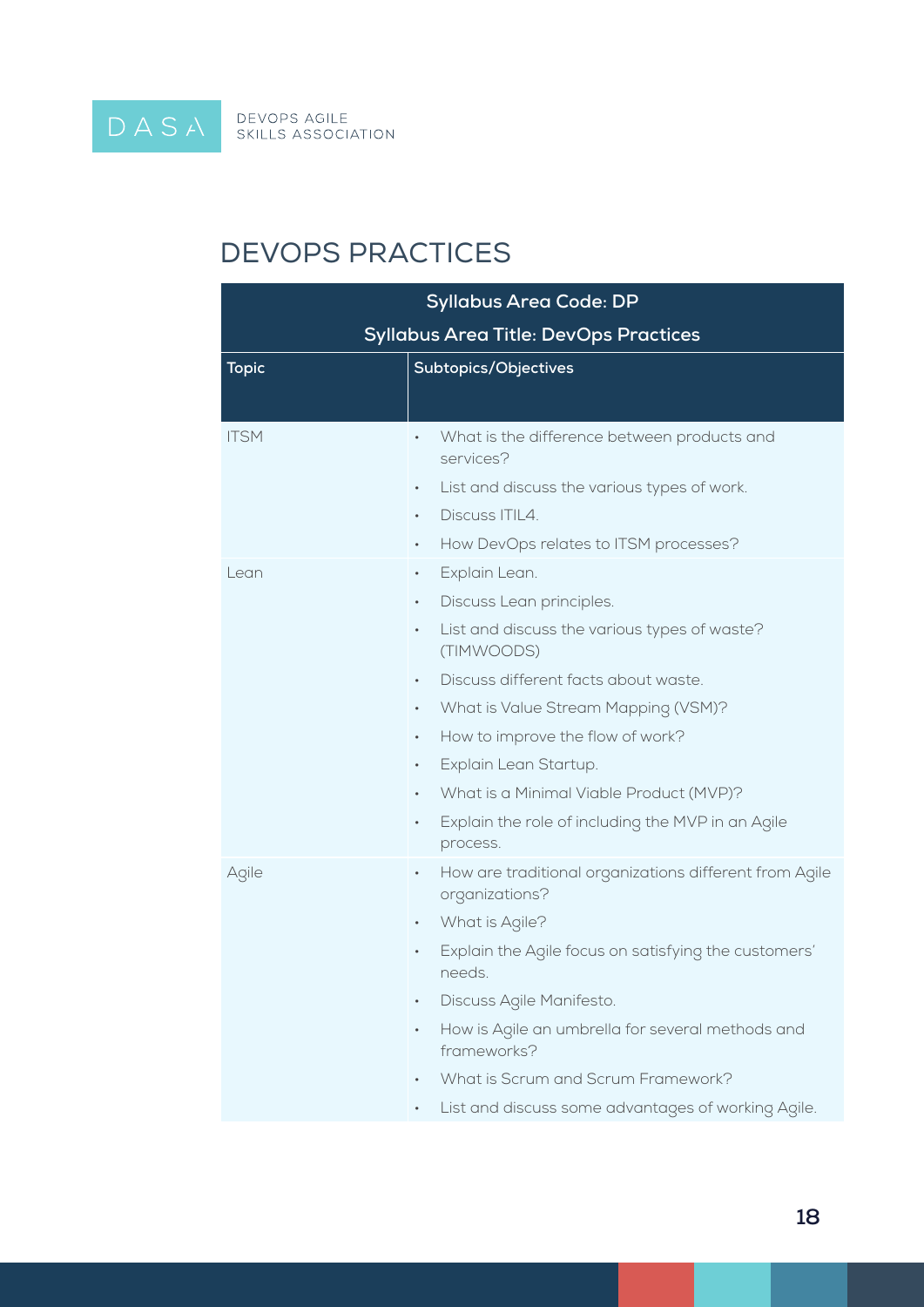$\begin{array}{c} D \land S \land \\ \end{array}$ 

| <b>Syllabus Area Code: DP</b>                |                                                                                                             |  |
|----------------------------------------------|-------------------------------------------------------------------------------------------------------------|--|
| <b>Syllabus Area Title: DevOps Practices</b> |                                                                                                             |  |
| <b>Topic</b>                                 | Subtopics/Objectives                                                                                        |  |
|                                              |                                                                                                             |  |
| Architecture                                 | What is the ultimate aim of IT architecture?<br>$\bullet$                                                   |  |
|                                              | Explain the importance of building qualities.<br>$\bullet$                                                  |  |
|                                              | Relate Complexity and Quality.<br>$\bullet$                                                                 |  |
|                                              | Discuss Conway's Law and Organizations'<br>$\bullet$<br>Architecture.                                       |  |
|                                              | <b>What are Smaller Services?</b><br>$\bullet$                                                              |  |
|                                              | Exapin Microservices Architecture (MSA).<br>$\bullet$                                                       |  |
|                                              | Why is MSA a faster, cheaper, better approach to<br>$\bullet$<br>software development?                      |  |
|                                              | List and discuss the common characteristics of MSA.<br>$\bullet$                                            |  |
|                                              | What is the need to move from legacy to smaller<br>$\bullet$<br>services?                                   |  |
| <b>Continuous Delivery</b>                   | Define Continuous Delivery.<br>$\bullet$                                                                    |  |
| and Automation                               | How is Continuous Delivery different from Continuous<br>$\bullet$<br>Integration and Continuous Deployment? |  |
|                                              | Discuss the various benefits of automating<br>$\bullet$<br>Continuous Delivery.                             |  |
|                                              | Explain "Cycle Time Reduction" as the primary goal of<br>$\bullet$<br>Continuous Delivery.                  |  |
|                                              | List and discuss the various Continuous Delivery base<br>$\bullet$<br>principles and focus topics.          |  |
|                                              | Discuss "Continuous Delivery Implies: Software has to<br>Flow."                                             |  |
|                                              | Explain automated build, automated test, automated<br>$\bullet$<br>deployment, and automated provisioning.  |  |
|                                              | Discuss the importance of having everything as code.                                                        |  |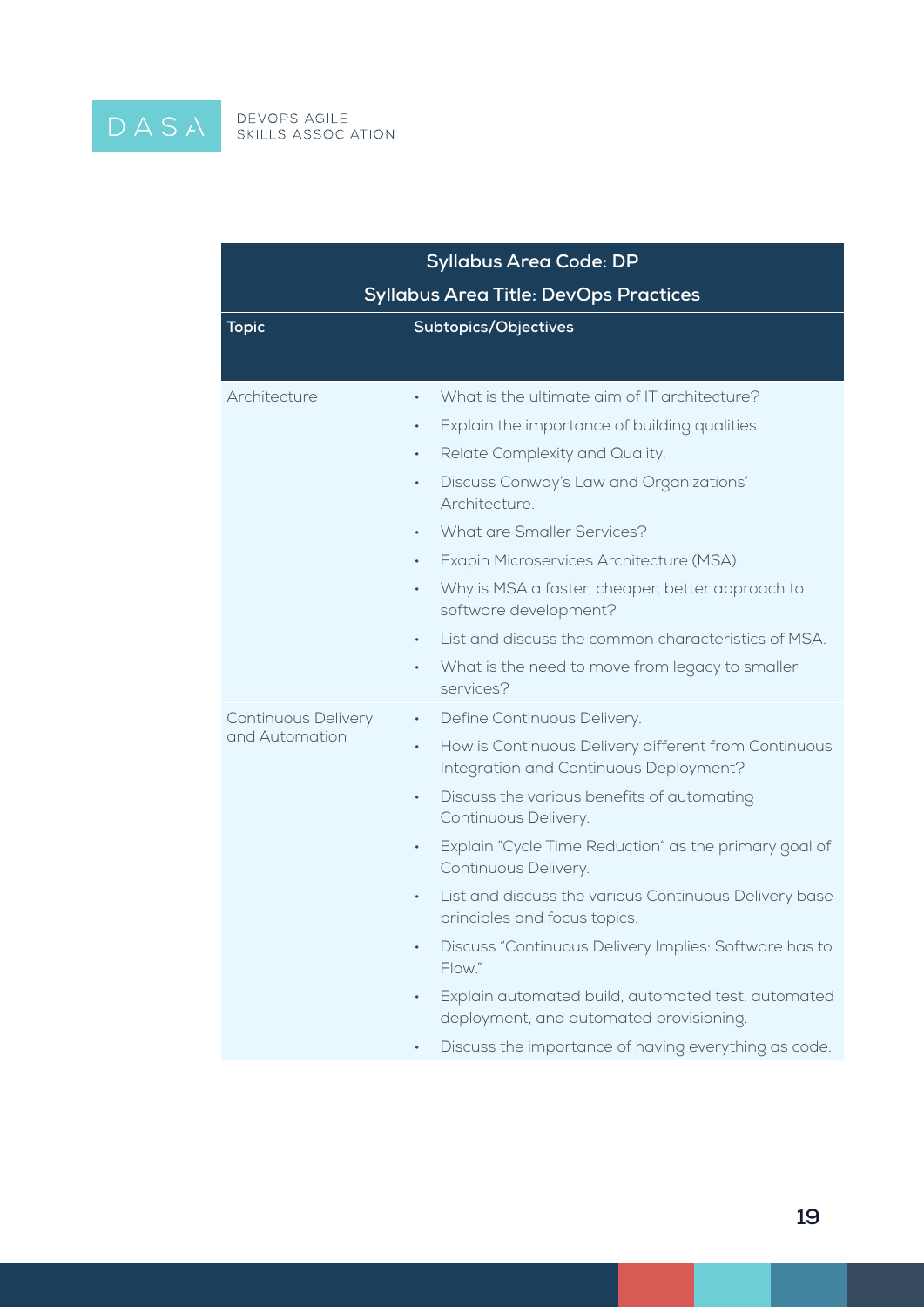DASA

|                                                          | <b>Syllabus Area Code: DP</b>                                                                                                                                                                                                                                                                                                                                                                                                                                                                                                                                                                                                                                                                                                                                                                                                                                       |  |
|----------------------------------------------------------|---------------------------------------------------------------------------------------------------------------------------------------------------------------------------------------------------------------------------------------------------------------------------------------------------------------------------------------------------------------------------------------------------------------------------------------------------------------------------------------------------------------------------------------------------------------------------------------------------------------------------------------------------------------------------------------------------------------------------------------------------------------------------------------------------------------------------------------------------------------------|--|
| <b>Syllabus Area Title: DevOps Practices</b>             |                                                                                                                                                                                                                                                                                                                                                                                                                                                                                                                                                                                                                                                                                                                                                                                                                                                                     |  |
| <b>Topic</b>                                             | Subtopics/Objectives                                                                                                                                                                                                                                                                                                                                                                                                                                                                                                                                                                                                                                                                                                                                                                                                                                                |  |
| <b>Continuous Delivery</b><br>and Automation<br>(contd.) | How automation changes the focus towards<br>$\bullet$<br>engineering tasks?<br>Explain the role of Continuous Delivery in enabling<br>$\bullet$<br>DevOps team performance.<br>Explain the different types of feedback.<br>٠<br>Explain the importance of failing fast in a smart way.<br>$\bullet$<br>Summarize the automation approach to Continuous<br>٠<br>Delivery.                                                                                                                                                                                                                                                                                                                                                                                                                                                                                            |  |
| Modern Infrastructure<br>and Cloud                       | Discuss the emergence of Cloud Computing.<br>$\bullet$<br>List and discuss the National Institute of<br>$\bullet$<br>Standardization (NIST) Cloud Principles.<br>Explain the different types of Cloud services.<br>٠<br>What are the services DevOps Business System<br>$\bullet$<br>teams require?<br>What is Continuous Delivery for Platform Products<br>$\bullet$<br>and Teams?<br>Why do DevOps organizations adopt Cloud<br>$\bullet$<br>principles?<br>Discuss DevOps Platform teams as a "Cloud" service<br>$\bullet$<br>provider.<br>What are the different types of Clouds to operate?<br>Explain the concept of pets and cattle in the context<br>of software development.<br>What is Desired State Configuration to automate<br>$\bullet$<br>environments?<br>Explain automated provisioning with mutable and<br>$\bullet$<br>immutable infrastructure. |  |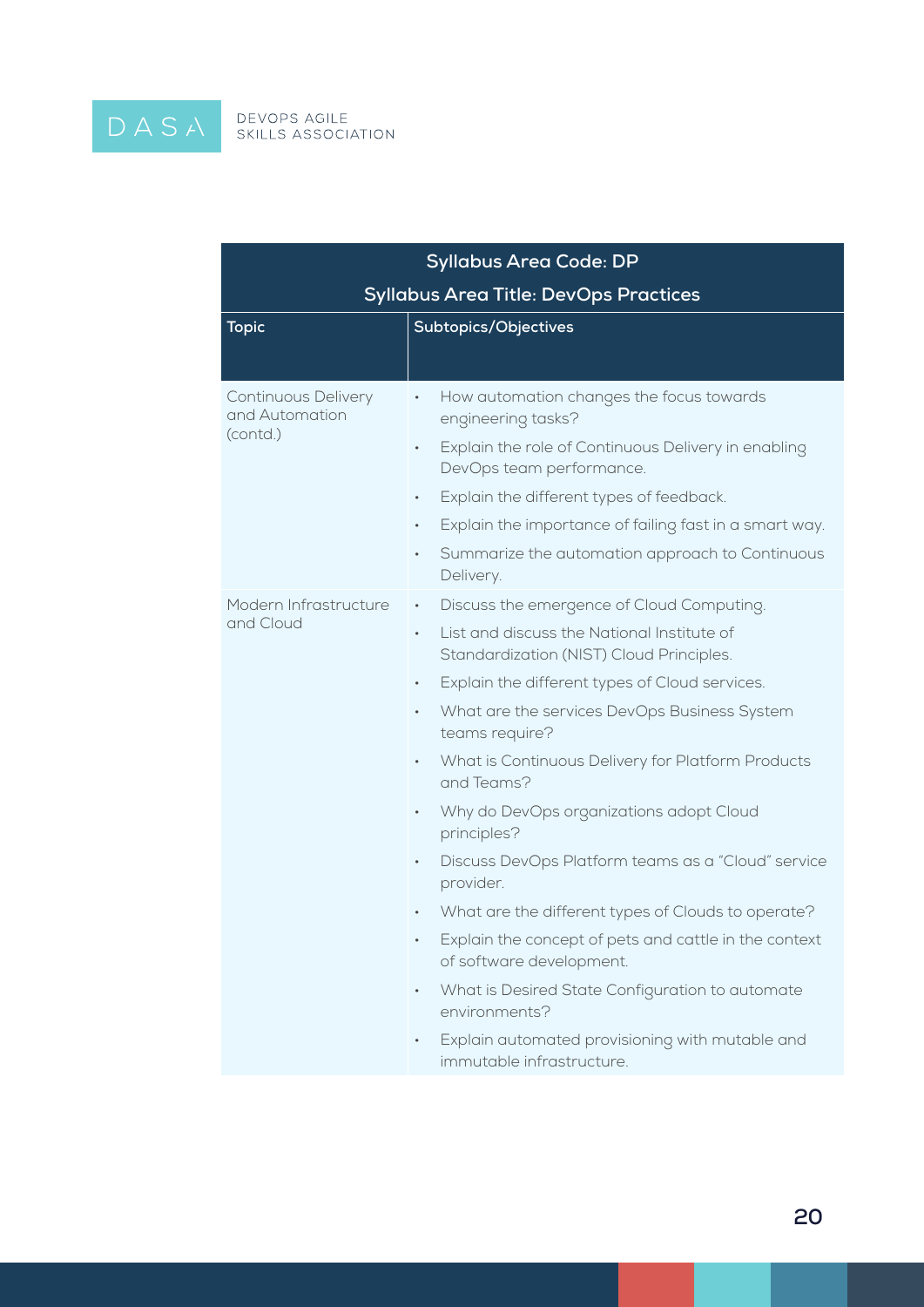

| <b>Syllabus Area Code: DP</b>                |                                                                       |
|----------------------------------------------|-----------------------------------------------------------------------|
| <b>Syllabus Area Title: DevOps Practices</b> |                                                                       |
| <b>Topic</b>                                 | Subtopics/Objectives                                                  |
|                                              |                                                                       |
| Operations                                   | Discuss the modern ways of doing Operations.<br>$\bullet$             |
|                                              | Discuss monitoring at multiple levels.<br>$\bullet$                   |
|                                              | How to optimize monitoring for DevOps?<br>$\bullet$                   |
|                                              | Explain logging with stakeholders and usage<br>$\bullet$<br>examples. |

# The Next Steps

| <b>Syllabus Area Code: NS</b>              |                                              |  |
|--------------------------------------------|----------------------------------------------|--|
| <b>Syllabus Area Title: The Next Steps</b> |                                              |  |
| <b>Topic</b>                               | Subtopics/Objectives                         |  |
|                                            |                                              |  |
| Where to start?                            | Map the context.<br>$\bullet$                |  |
|                                            | Assemble the team.<br>$\bullet$              |  |
|                                            | Train the team.<br>$\bullet$                 |  |
|                                            | Do the DASA Competence Scan.<br>$\bullet$    |  |
|                                            | Focus on the cultural elements.<br>$\bullet$ |  |
|                                            | Improve the flow of work.<br>$\bullet$       |  |